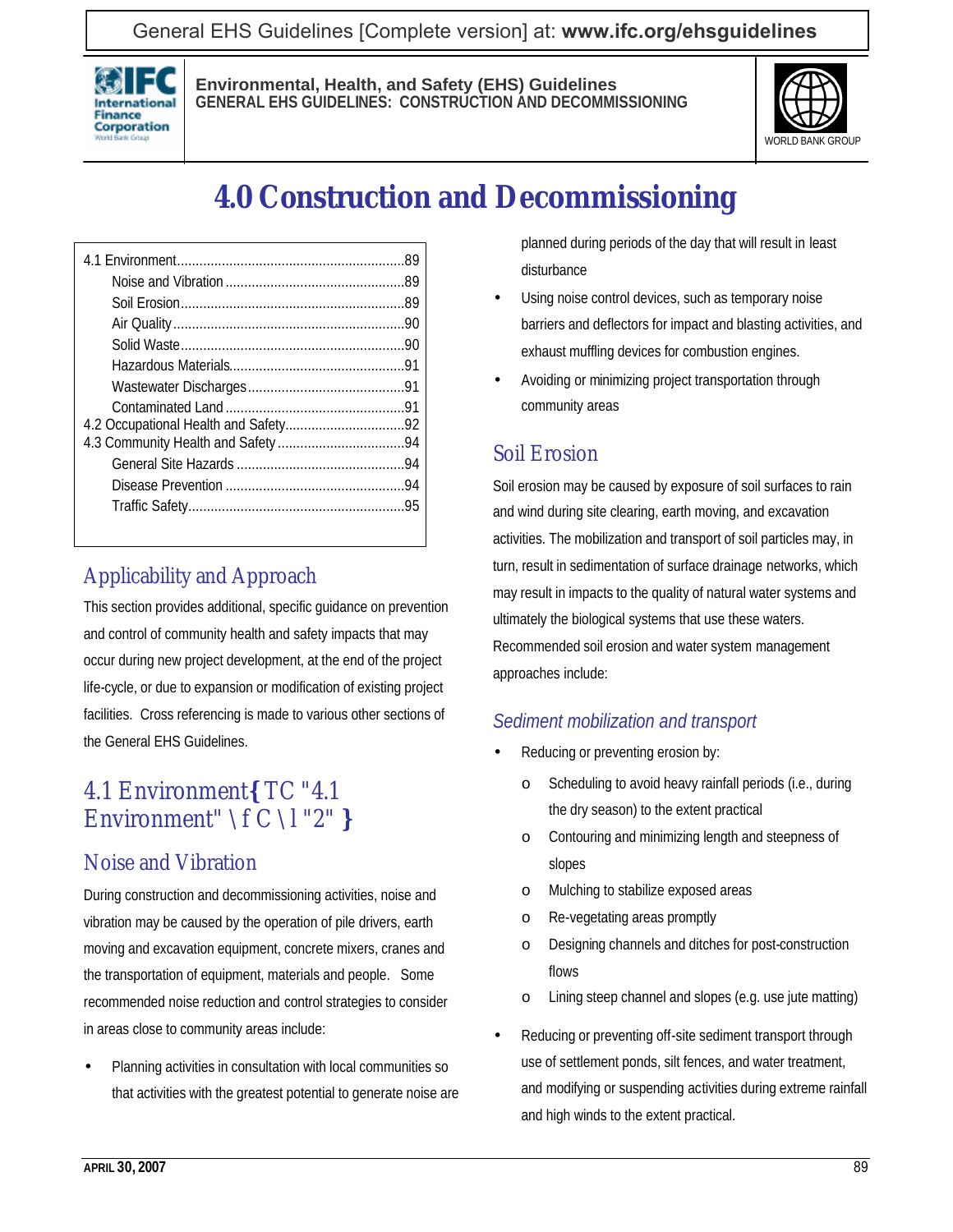



#### *Clean runoff management*

• Segregating or diverting clean water runoff to prevent it mixing with water containing a high solids content, to minimize the volume of water to be treated prior to release

### *Road design*

- Limiting access road gradients to reduce runoff-induced erosion
- Providing adequate road drainage based on road width, surface material, compaction, and maintenance

### *Disturbance to water bodies*

- Depending on the potential for adverse impacts, installing free-spanning structures (e.g., single span bridges) for road watercourse crossings
- Restricting the duration and timing of in-stream activities to lower low periods, and avoiding periods critical to biological cycles of valued flora and fauna (e.g., migration, spawning, etc.)
- For in-stream works, using isolation techniques such as berming or diversion during construction to limit the exposure of disturbed sediments to moving water
- Consider using trenchless technology for pipeline crossings (e.g., suspended crossings) or installation by directional drilling

### *Structural (slope) stability*

- Providing effective short term measures for slope stabilization, sediment control and subsidence control until long term measures for the operational phase can be implemented
- Providing adequate drainage systems to minimize and control infiltration

# Air Quality

Construction and decommissioning activities may generate emission of fugitive dust caused by a combination of on-site excavation and movement of earth materials, contact of construction machinery with bare soil, and exposure of bare soil and soil piles to wind. A secondary source of emissions may include exhaust from diesel engines of earth moving equipment, as well as from open burning of solid waste on-site. Techniques to consider for the reduction and control of air emissions from construction and decommissioning sites include:

- Minimizing dust from material handling sources, such as conveyors and bins, by using covers and/or control equipment (water suppression, bag house, or cyclone)
- Minimizing dust from open area sources, including storage piles, by using control measures such as installing enclosures and covers, and increasing the moisture content
- Dust suppression techniques should be implemented, such as applying water or non-toxic chemicals to minimize dust from vehicle movements
- Selectively removing potential hazardous air pollutants, such as asbestos, from existing infrastructure prior to demolition
- Managing emissions from mobile sources according to Section 1.1
- Avoiding open burning of solid (refer to solid waste management guidance in Section 1.6)

### Solid Waste

*Non-hazardous solid waste* generated at construction and decommissioning sites includes excess fill materials from grading and excavation activities, scrap wood and metals, and small concrete spills. Other non-hazardous solid wastes include office, kitchen, and dormitory wastes when these types of operations are part of construction project activities. *Hazardous solid waste* includes contaminated soils, which could potentially be encountered on-site due to previous land use activities, or small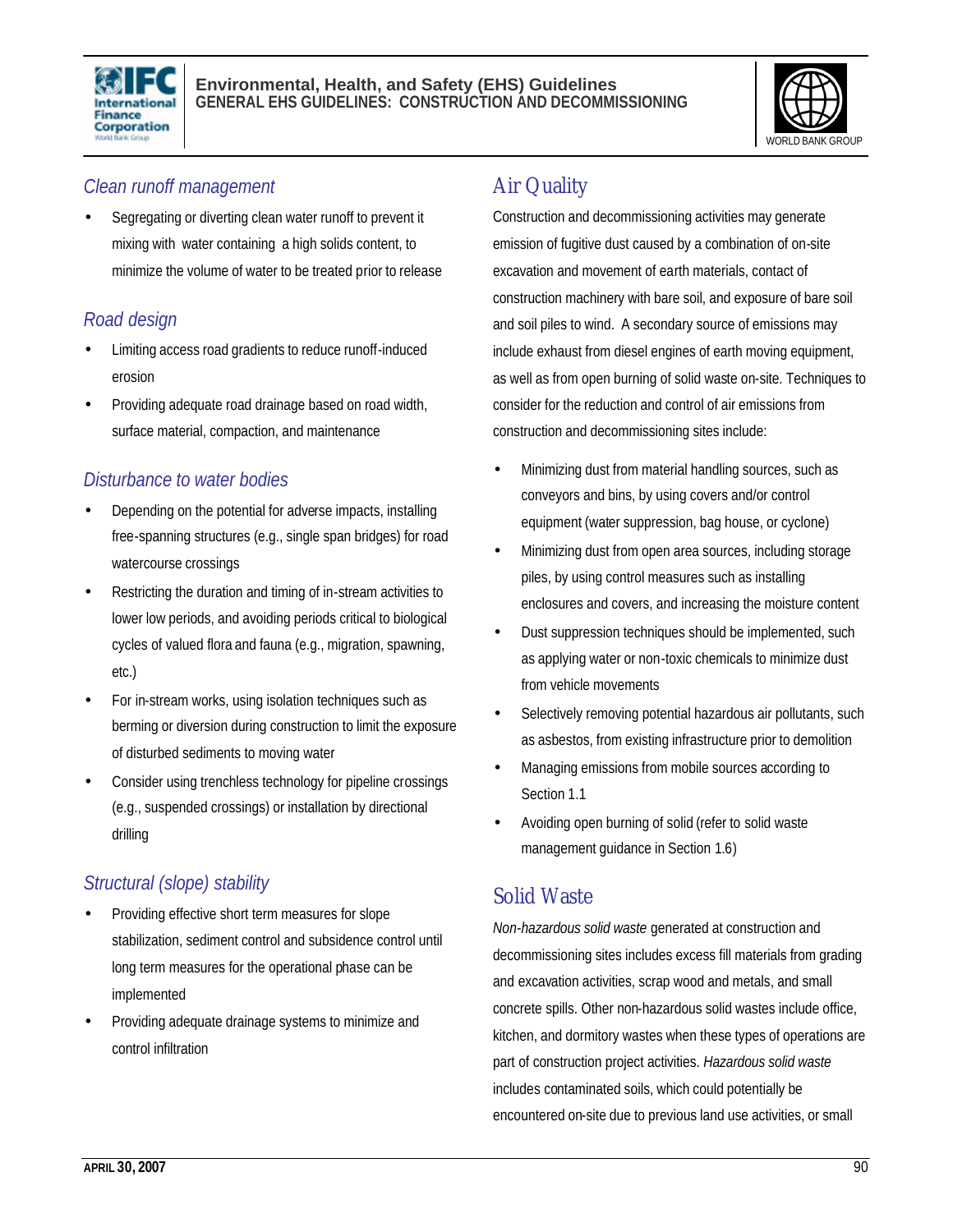



amounts of machinery maintenance materials, such as oily rags, used oil filters, and used oil, as well as spill cleanup materials from oil and fuel spills. Techniques for preventing and controlling nonhazardous and hazardous construction site solid waste include those already discussed in Section 1.6.

### Hazardous Materials

Construction and decommissioning activities may pose the potential for release of petroleum based products, such as lubricants, hydraulic fluids, or fuels during their storage, transfer, or use in equipment. These materials may also be encountered during decommissioning activities in building components or industrial process equipment. Techniques for prevention, minimization, and control of these impacts include:

- Providing adequate secondary containment for fuel storage tanks and for the temporary storage of other fluids such as lubricating oils and hydraulic fluids,
- Using impervious surfaces for refueling areas and other fluid transfer areas
- Training workers on the correct transfer and handling of fuels and chemicals and the response to spills
- Providing portable spill containment and cleanup equipment on site and training in the equipment deployment
- Assessing the contents of hazardous materials and petroleum-based products in building systems (e.g. PCB containing electrical equipment, asbestos-containing building materials) and process equipment and removing them prior to initiation of decommissioning activities, and managing their treatment and disposal according to Sections 1.5 and 1.6 on Hazardous Materials and Hazardous Waste Management, respectively
- Assessing the presence of hazardous substances in or on building materials (e.g., polychlorinated biphenyls, asbestoscontaining flooring or insulation) and decontaminating or properly managing contaminated building materials

### Wastewater Discharges

Construction and decommissioning activities may include the generation of sanitary wastewater discharges in varying quantities depending on the number of workers involved. Adequate portable or permanent sanitation facilities serving all workers should be provided at all construction sites. Sanitary wastewater in construction and other sites should be managed as described in Section 1.3.

### Contaminated Land

Land contamination may be encountered in sites under construction or decommissioning due to known or unknown historical releases of hazardous materials or oil, or due to the presence of abandoned infrastructure formerly used to store or handle these materials, including underground storage tanks. Actions necessary to manage the risk from contaminated land will depend on factors such as the level and location of contamination, the type and risks of the contaminated media, and the intended land use. However, a basic management strategy should include:

- Managing contaminated media with the objective of protecting the safety and health of occupants of the site, the surrounding community, and the environment post construction or post decommissioning
- Understanding the historical use of the land with regard to the potential presence of hazardous materials or oil prior to initiation of construction or decommissioning activities
- Preparing plans and procedures to respond to the discovery of contaminated media to minimize or reduce the risk to health, safety, and the environment consistent with the approach for Contaminated Land in Section 1.6
- Preparation of a management plan to manage obsolete, abandoned, hazardous materials or oil consistent with the approach to hazardous waste management described in Section 1.6.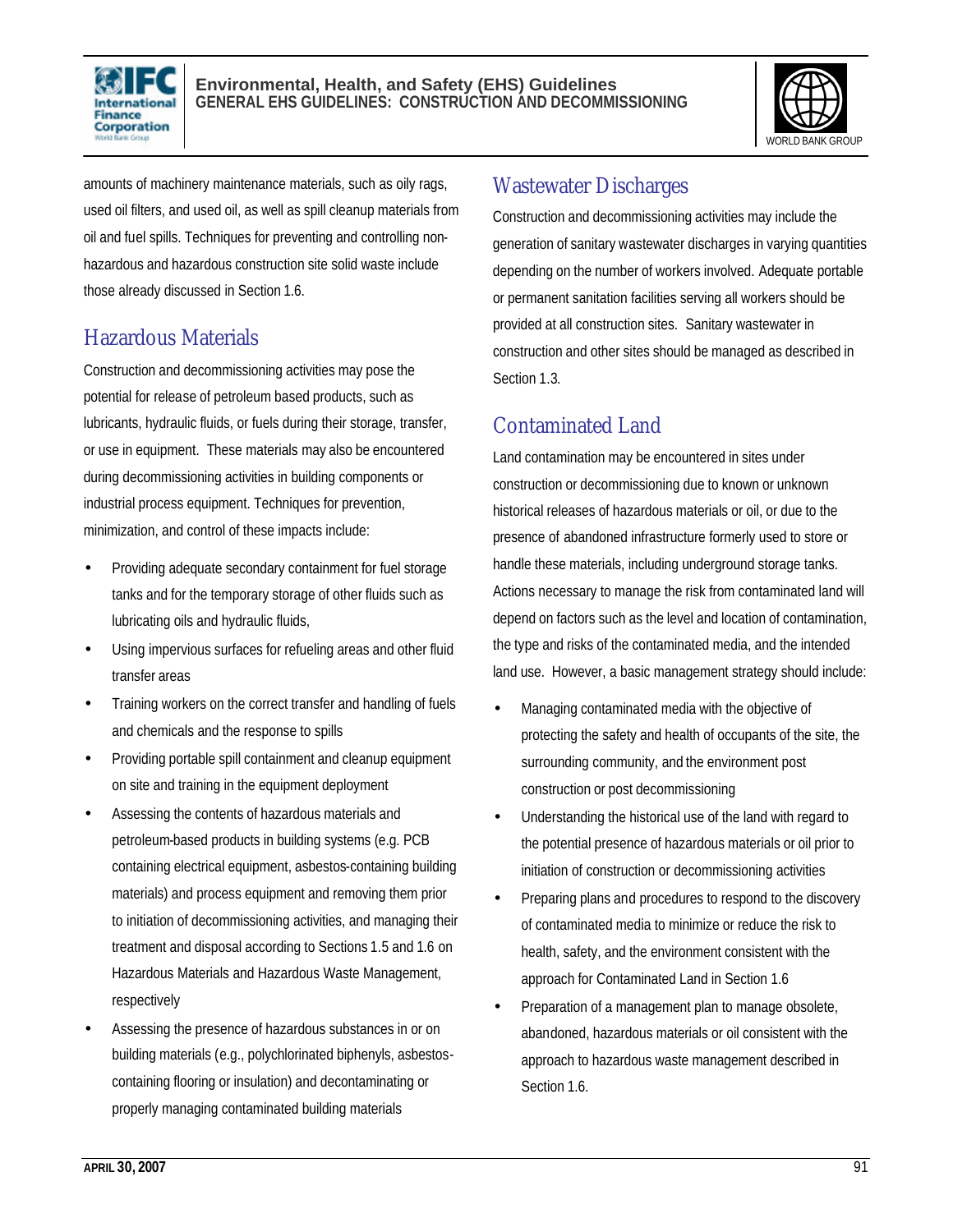



Successful implementation of any management strategy may require identification and cooperation with whoever is responsible and liable for the contamination.

# 4.2 Occupational Health and Safety**{** TC "4.2 Occupational Health and Safety" \f C \l "2" **}**

#### *Over-exertion*

Over-exertion, and ergonomic injuries and illnesses, such as repetitive motion, over-exertion, and manual handling, are among the most common causes of injuries in construction and decommissioning sites. Recommendations for their prevention and control include:

- Training of workers in lifting and materials handling techniques in construction and decommissioning projects, including the placement of weight limits above which mechanical assists or two-person lifts are necessary
- Planning work site layout to minimize the need for manual transfer of heavy loads
- Selecting tools and designing work stations that reduce force requirements and holding times, and which promote improved postures, including, where applicable, user adjustable work stations
- Implementing administrative controls into work processes, such as job rotations and rest or stretch breaks

### *Slips and Falls*

Slips and falls on the same elevation associated with poor housekeeping, such as excessive waste debris, loose construction materials, liquid spills, and uncontrolled use of electrical cords and ropes on the ground, are also among the most frequent cause of lost time accidents at construction and decommissioning sites. Recommended methods for the prevention of slips and falls from, or on, the same elevation include:

- Implementing good house-keeping practices, such as the sorting and placing loose construction materials or demolition debris in established areas away from foot paths
- Cleaning up excessive waste debris and liquid spills regularly
- Locating electrical cords and ropes in common areas and marked corridors
- Use of slip retardant footwear

### *Work in Heights*

l

Falls from elevation associated with working with ladders, scaffolding, and partially built or demolished structures are among the most common cause of fatal or permanent disabling injury at construction or decommissioning sites. If fall hazards exist, a fall protection plan should be in place which includes one or more of the following aspects, depending on the nature of the fall hazard<sup>95</sup>:

- Training and use of temporary fall prevention devices, such as rails or other barriers able to support a weight of 200 pounds, when working at heights equal or greater than two meters or at any height if the risk includes falling into operating machinery, into water or other liquid, into hazardous substances, or through an opening in a work surface
- Training and use of personal fall arrest systems, such as full body harnesses and energy absorbing lanyards able to support 5000 pounds (also described in this section in Working at Heights above), as well as fall rescue procedures to deal with workers whose fall has been successfully arrested. The tie in point of the fall arresting system should also be able to support 5000 pounds
- Use of control zones and safety monitoring systems to warn workers of their proximity to fall hazard zones, as well as

<sup>95</sup> Additional information on identification of fall hazards and design of protection systems can be found in the United States Occupational Health and Safety Administration's (US OSHA) web site: http://www.osha.gov/SLTC/fallprotection/index.html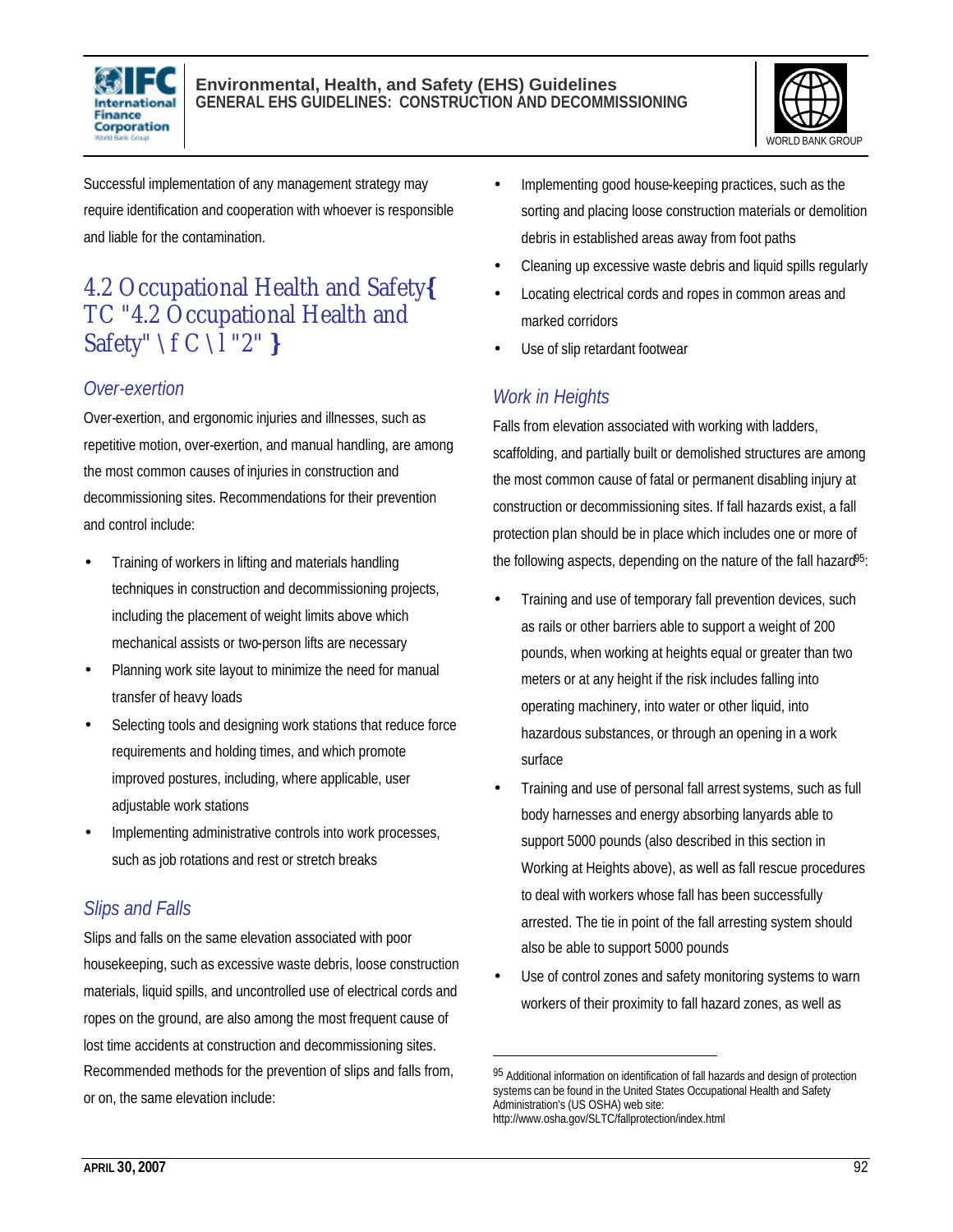



securing, marking, and labeling covers for openings in floors, roofs, or walking surfaces

### *Struck By Objects*

Construction and demolition activities may pose significant hazards related to the potential fall of materials or tools, as well as ejection of solid particles from abrasive or other types of power tools which can result in injury to the head, eyes, and extremities. Techniques for the prevention and control of these hazards include:

- Using a designated and restricted waste drop or discharge zones, and/or a chute for safe movement of wastes from upper to lower levels
- Conducting sawing, cutting, grinding, sanding, chipping or chiseling with proper guards and anchoring as applicable
- Maintaining clear traffic ways to avoid driving of heavy equipment over loose scrap
- Use of temporary fall protection measures in scaffolds and out edges of elevated work surfaces, such as hand rails and toe boards to prevent materials from being dislodged
- Evacuating work areas during blasting operations, and using blast mats or other means of deflection to minimize fly rock or ejection of demolition debris if work is conducted in proximity to people or structures
- Wearing appropriate PPE, such as safety glasses with side shields, face shields, hard hats, and safety shoes

#### *Moving Machinery*

Vehicle traffic and use of lifting equipment in the movement of machinery and materials on a construction site may pose temporary hazards, such as physical contact, spills, dust, emissions, and noise. Heavy equipment operators have limited fields of view close to their equipment and may not see pedestrians close to the vehicle. Center-articulated vehicles create a significant impact or crush hazard zone on the outboard side of

a turn while moving. Techniques for the prevention and control of these impacts include:

- Planning and segregating the location of vehicle traffic, machine operation, and walking areas, and controlling vehicle traffic through the use of one-way traffic routes, establishment of speed limits, and on-site trained flag-people wearing high-visibility vests or outer clothing covering to direct traffic
- Ensuring the visibility of personnel through their use of high visibility vests when working in or walking through heavy equipment operating areas, and training of workers to verify eye contact with equipment operators before approaching the operating vehicle
- Ensuring moving equipment is outfitted with audible back-up alarms
- Using inspected and well-maintained lifting devices that are appropriate for the load, such as cranes, and securing loads when lifting them to higher job-site elevations.

#### *Dust*

- Dust suppression techniques should be implemented, such as applying water or non-toxic chemicals to minimize dust from vehicle movements
- PPE, such as dusk masks, should be used where dust levels are excessive

#### *Confined Spaces and Excavations*

Examples of confined spaces that may be present in construction or demolition sites include: silos, vats, hoppers, utility vaults, tanks, sewers, pipes, and access shafts. Ditches and trenches may also be considered a confined space when access or egress is limited. In addition to the guidance provided in Section 2.8 the occupational hazards associated with confined spaces and excavations in construction and decommissioning sites should be prevented according to the following recommendations: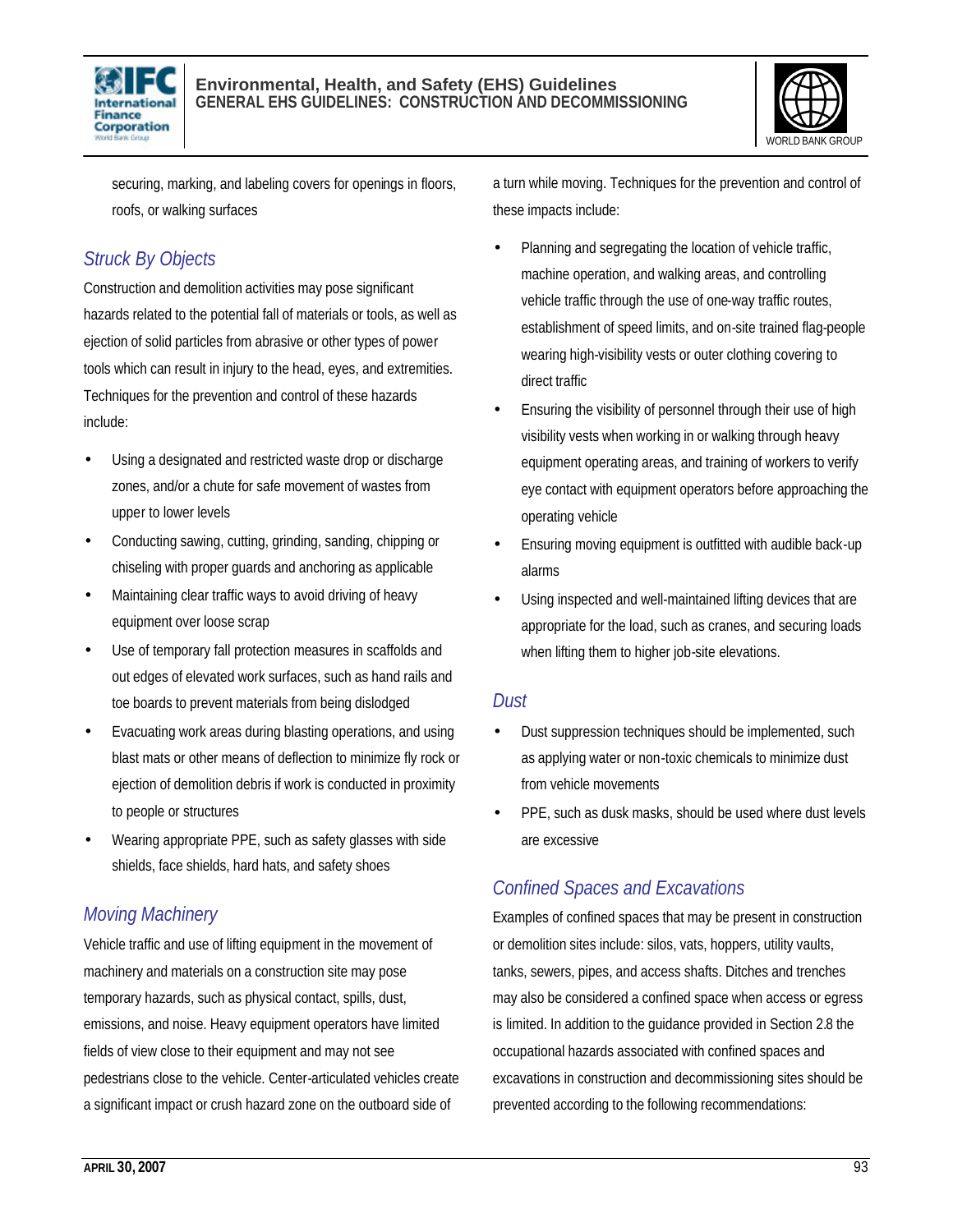

#### **Environmental, Health, and Safety (EHS) Guidelines GENERAL EHS GUIDELINES: CONSTRUCTION AND DECOMMISSIONING**



- Controlling site-specific factors which may contribute to excavation slope instability including, for example, the use of excavation dewatering, side-walls support, and slope gradient adjustments that eliminate or minimize the risk of collapse, entrapment, or drowning
- Providing safe means of access and egress from excavations, such as graded slopes, graded access route, or stairs and ladders
- Avoiding the operation of combustion equipment for prolonged periods inside excavations areas where other workers are required to enter unless the area is actively ventilated

#### *Other Site Hazards*

Construction and decommissioning sites may pose a risk of exposure to dust, chemicals, hazardous or flammable materials, and wastes in a combination of liquid, solid, or gaseous forms, which should be prevented through the implementation of projectspecific plans and other applicable management practices, including:

- Use of specially trained personnel to identify and remove waste materials from tanks, vessels, processing equipment or contaminated land as a first step in decommissioning activities to allow for safe excavation, construction, dismantling or demolition
- Use of specially trained personnel to identify and selectively remove potentially hazardous materials in building elements prior to dismantling or demolition including, for example, insulation or structural elements containing asbestos and Polychlorinated Biphenyls (PCBs), electrical components containing mercury<sup>96</sup>
- Use of waste-specific PPE based on the results of an occupational health and safety assessment, including

respirators, clothing/protective suits, gloves and eye protection

### 4.3 Community Health and Safety**{** TC "4.3 Community Health and Safety" \f C \l "2" **}**

### General Site Hazards

Projects should implement risk management strategies to protect the community from physical, chemical, or other hazards associated with sites under construction and decommissioning. Risks may arise from inadvertent or intentional trespassing, including potential contact with hazardous materials, contaminated soils and other environmental media, buildings that are vacant or under construction, or excavations and structures which may pose falling and entrapment hazards. Risk management strategies may include:

- Restricting access to the site, through a combination of institutional and administrative controls, with a focus on high risk structures or areas depending on site-specific situations, including fencing, signage, and communication of risks to the local community
- Removing hazardous conditions on construction sites that cannot be controlled affectively with site access restrictions, such as covering openings to small confined spaces, ensuring means of escape for larger openings such as trenches or excavations, or locked storage of hazardous materials

### Disease Prevention

Increased incidence of communicable and vector-borne diseases attributable to construction activities represents a potentially serious health threat to project personnel and residents of local communities. Recommendations for the prevention and control of communicable and vector-borne diseases also applicable to

 $\overline{a}$ 

<sup>96</sup> Additional information on the management and removal of asbestos containing building materials can be found in ASTM Standard E2356 and E1368